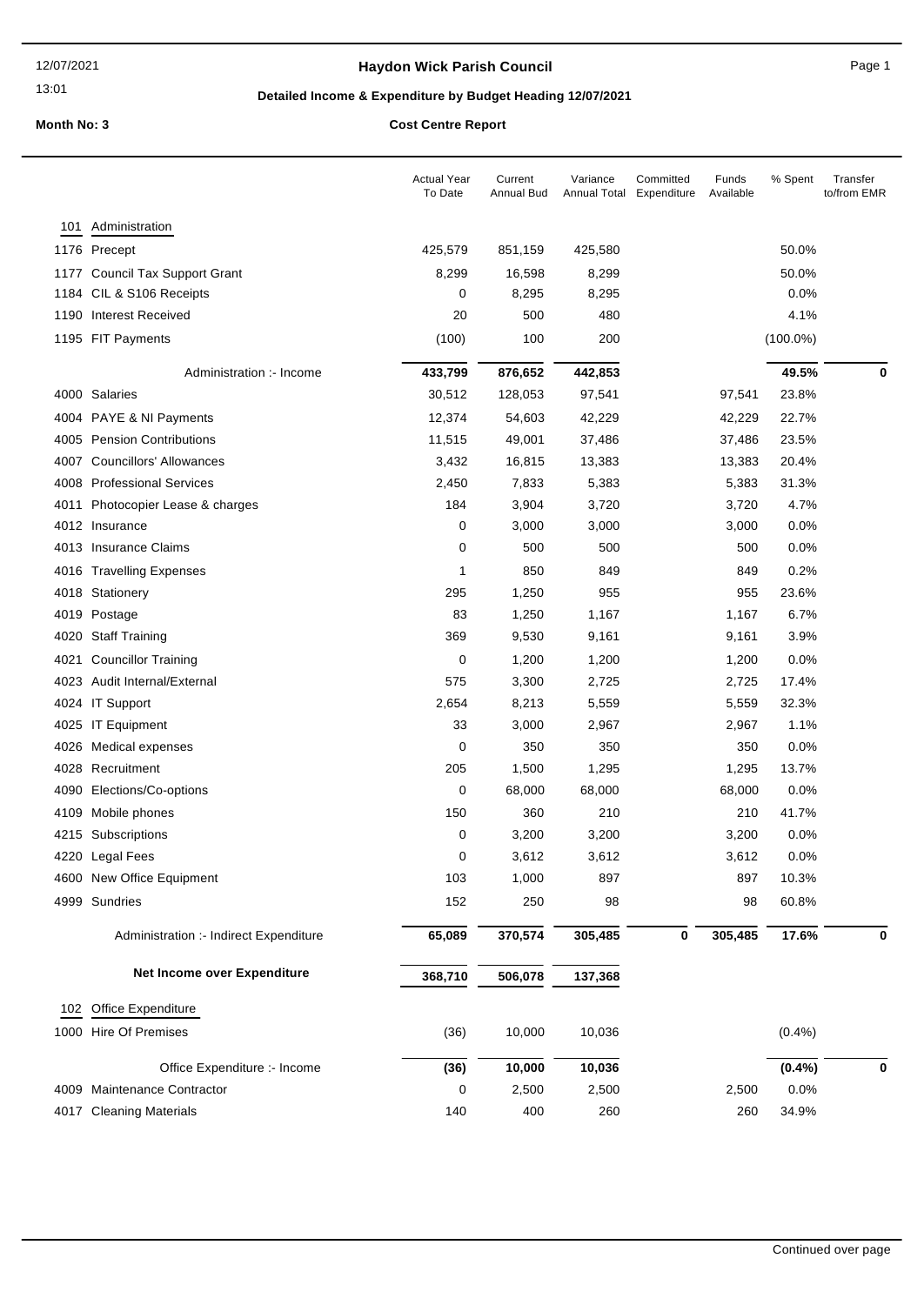13:01

# **Haydon Wick Parish Council Example 2** Page 2

# **Detailed Income & Expenditure by Budget Heading 12/07/2021**

|      |                                            | <b>Actual Year</b><br>To Date | Current<br>Annual Bud | Variance<br><b>Annual Total</b> | Committed<br>Expenditure | Funds<br>Available | % Spent   | Transfer<br>to/from EMR |
|------|--------------------------------------------|-------------------------------|-----------------------|---------------------------------|--------------------------|--------------------|-----------|-------------------------|
|      | 4040 Covid19                               | 69                            | 2,500                 | 2,431                           |                          | 2,431              | 2.8%      |                         |
| 4100 | Office Site Lease                          | 1,295                         | 2,760                 | 1,465                           |                          | 1,465              | 46.9%     |                         |
|      | 4101 Utilities                             | 997                           | 1,600                 | 603                             |                          | 603                | 62.3%     |                         |
|      | 4102 Health & Safety                       | 150                           | 1,760                 | 1,610                           |                          | 1,610              | 8.5%      |                         |
| 4104 | Repairs/Replacements                       | 2,426                         | 5,917                 | 3,491                           |                          | 3,491              | 41.0%     | 665                     |
|      | 4105 Alarm Fire/Intruder                   | 477                           | 800                   | 323                             |                          | 323                | 59.6%     |                         |
| 4106 | <b>Sanitary Waste</b>                      | 99                            | 136                   | 37                              |                          | 37                 | 72.8%     |                         |
|      | 4107 Contracts & Agreements                | 415                           | 900                   | 485                             |                          | 485                | 46.1%     |                         |
| 4110 | Landline/Broadband                         | 1,064                         | 2,700                 | 1,636                           |                          | 1,636              | 39.4%     |                         |
| 4111 | Office Maintenance                         | 261                           | 500                   | 239                             |                          | 239                | 52.3%     |                         |
|      | 4112 Room Hire Sundries                    | 143                           | 500                   | 357                             |                          | 357                | 28.6%     |                         |
|      | 4304 Office Bins                           | 223                           | 350                   | 127                             |                          | 127                | 63.7%     |                         |
|      | Office Expenditure :- Indirect Expenditure | 7,759                         | 23,323                | 15,564                          | 0                        | 15,564             | 33.3%     | 665                     |
|      | Net Income over Expenditure                | (7, 795)                      | (13, 323)             | (5, 528)                        |                          |                    |           |                         |
| 6000 | plus Transfer From EMR                     | 665                           |                       |                                 |                          |                    |           |                         |
|      | <b>Movement to/(from) Gen Reserve</b>      | (7, 130)                      |                       |                                 |                          |                    |           |                         |
|      | 202 Grants                                 |                               |                       |                                 |                          |                    |           |                         |
|      | 4209 Grants                                | 2,450                         | 9,000                 | 6,550                           |                          | 6,550              | 27.2%     |                         |
|      |                                            |                               |                       |                                 |                          |                    |           |                         |
|      | Grants :- Indirect Expenditure             | 2,450                         | 9,000                 | 6,550                           | $\bf{0}$                 | 6,550              | 27.2%     | 0                       |
|      | <b>Net Expenditure</b>                     | (2, 450)                      | (9,000)               | (6, 550)                        |                          |                    |           |                         |
| 302  | <b>Play Areas</b>                          |                               |                       |                                 |                          |                    |           |                         |
|      | 1008 Grants received                       | 0                             | 10,000                | 10,000                          |                          |                    | 0.0%      |                         |
|      | Play Areas :- Income                       | $\mathbf 0$                   | 10,000                | 10,000                          |                          |                    | 0.0%      | 0                       |
|      | 4010 Play Area Contractor/Security         | 8,092                         | 15,092                | 7,000                           |                          | 7,000              | 53.6%     |                         |
|      | 4027 CCTV                                  | 427                           | 1,440                 | 1,013                           |                          | 1,013              | 29.6%     |                         |
|      | 4305 Play Equipment Repairs                | 1,474                         | 5,074                 | 3,600                           |                          | 3,600              | 29.0%     | 1,154                   |
|      | 4306 Play Area Inspection                  | (45)                          | 2,388                 | 2,433                           |                          | 2,433              | (1.9%)    |                         |
|      | 4316 Play Area Refurbishment               | (1, 154)                      | 109,150               | 110,304                         |                          | 110,304            | $(1.1\%)$ |                         |
|      | 4342 Skatepark Repairs                     | 0                             | 500                   | 500                             |                          | 500                | 0.0%      |                         |
|      | 4518 Surface Repairs                       | 344                           | 51,182                | 50,839                          |                          | 50,839             | 0.7%      |                         |
|      | Play Areas :- Indirect Expenditure         | 9,137                         | 184,826               | 175,689                         | 0                        | 175,689            | 4.9%      | 1,154                   |
|      | Net Income over Expenditure                | (9, 137)                      | (174, 826)            | (165, 689)                      |                          |                    |           |                         |
| 6000 | plus Transfer From EMR                     | 1,154                         |                       |                                 |                          |                    |           |                         |
|      | Movement to/(from) Gen Reserve             | (7, 982)                      |                       |                                 |                          |                    |           |                         |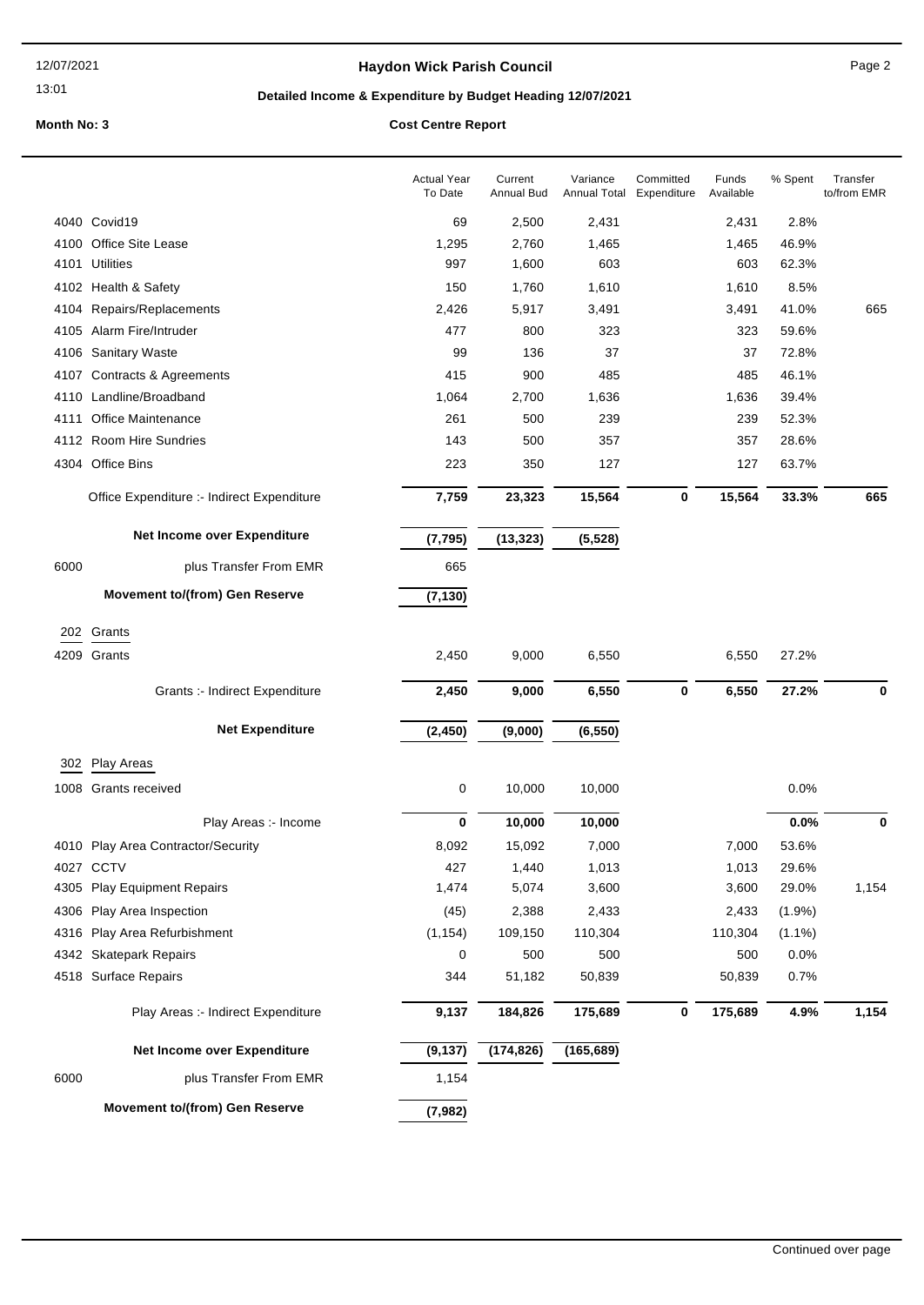#### 12/07/2021

#### 13:01

# Haydon Wick Parish Council **All Accords** Page 3

# **Detailed Income & Expenditure by Budget Heading 12/07/2021**

|           |                                         | <b>Actual Year</b><br>To Date | Current<br>Annual Bud | Variance<br>Annual Total | Committed<br>Expenditure | Funds<br>Available | % Spent   | Transfer<br>to/from EMR |
|-----------|-----------------------------------------|-------------------------------|-----------------------|--------------------------|--------------------------|--------------------|-----------|-------------------------|
| 305       | Leisure Gardens                         |                               |                       |                          |                          |                    |           |                         |
| 1004      | Leisure Garden Tenants                  | 15                            | 3,195                 | 3,180                    |                          |                    | 0.5%      |                         |
|           | Leisure Gardens :- Income               | 15                            | 3,195                 | 3,180                    |                          |                    | 0.5%      | 0                       |
|           | 4310 Leisure Gardens Maintenance        | 455                           | 1,500                 | 1,045                    |                          | 1,045              | 30.4%     |                         |
| 4315      | Leisure Garden Water Rates              | 0                             | 320                   | 320                      |                          | 320                | 0.0%      |                         |
|           | Leisure Gardens :- Indirect Expenditure | 455                           | 1,820                 | 1,365                    | $\bf{0}$                 | 1,365              | 25.0%     | $\bf{0}$                |
|           | Net Income over Expenditure             | (440)                         | 1,375                 | 1,815                    |                          |                    |           |                         |
| 307       | Parks & Open Spaces                     |                               |                       |                          |                          |                    |           |                         |
|           | 1183 Grounds Maint Work                 | 736                           | 806                   | 70                       |                          |                    | 91.3%     |                         |
|           | Parks & Open Spaces :- Income           | 736                           | 806                   | 70                       |                          |                    | 91.3%     | $\bf{0}$                |
|           | 4000 Salaries                           | 38,328                        | 147,898               | 109,570                  |                          | 109,570            | 25.9%     |                         |
|           | 4004 PAYE & NI Payments                 | 12,227                        | 44,617                | 32,390                   |                          | 32,390             | 27.4%     |                         |
| 4005      | <b>Pension Contributions</b>            | 12,852                        | 50,139                | 37,287                   |                          | 37,287             | 25.6%     |                         |
| 4006      | <b>General Maintenance</b>              | 154                           | 2,600                 | 2,446                    |                          | 2,446              | 5.9%      |                         |
| 4009      | Maintenance Contractor                  | 7,180                         | 8,892                 | 1,712                    |                          | 1,712              | 80.7%     |                         |
| 4020      | <b>Staff Training</b>                   | 0                             | 3,000                 | 3,000                    |                          | 3,000              | 0.0%      |                         |
| 4026      | Medical expenses                        | 0                             | 1,000                 | 1,000                    |                          | 1,000              | 0.0%      |                         |
| 4040      | Covid19                                 | 13                            | 2,500                 | 2,487                    |                          | 2,487              | 0.5%      |                         |
| 4109      | Mobile phones                           | 590                           | 1,500                 | 910                      |                          | 910                | 39.3%     |                         |
| 4200      | <b>Bus Shelters &amp; Repairs</b>       | 0                             | 500                   | 500                      |                          | 500                | 0.0%      |                         |
| 4301      | Arboricultural Work                     | 0                             | 13,472                | 13,472                   |                          | 13,472             | 0.0%      |                         |
| 4308      | Notice Boards, Seats & Bins             | 179                           | 500                   | 321                      |                          | 321                | 35.8%     |                         |
| 4309      | Horticultural work                      | 286                           | 2,500                 | 2,214                    |                          | 2,214              | 11.4%     |                         |
| 4314      | Equipment                               | 274                           | 2,000                 | 1,726                    |                          | 1,726              | 13.7%     |                         |
|           | 4350 Vandalism                          | 39                            | 1,000                 | 961                      |                          | 961                | 3.9%      |                         |
| 4506 Fuel |                                         | 1,607                         | 5,000                 | 3,393                    |                          | 3,393              | 32.1%     |                         |
|           | 4507 Insurance                          | 0                             | 4,550                 | 4,550                    |                          | 4,550              | $0.0\%$   |                         |
|           | 4508 Road Fund Licence                  | (65)                          | 1,150                 | 1,215                    |                          | 1,215              | (5.7%)    |                         |
| 4509      | Servicing & Maintenance (Vehic          | 1,293                         | 6,000                 | 4,707                    |                          | 4,707              | 21.6%     |                         |
| 4510      | Workwear & PPE                          | 1,564                         | 3,000                 | 1,436                    |                          | 1,436              | 52.1%     |                         |
| 4511      | Vehicle Tracking                        | 219                           | 650                   | 431                      |                          | 431                | 33.7%     |                         |
|           | 4512 Tools & Equipment                  | 15                            | 0                     | (15)                     |                          | (15)               | 0.0%      |                         |
|           | 4514 Grass Cutting M/C Lease            | 2,473                         | 10,000                | 7,527                    |                          | 7,527              | 24.7%     |                         |
|           | 4515 Grass Cutting M/C maint            | 1,000                         | 5,000                 | 4,000                    |                          | 4,000              | 20.0%     |                         |
|           | 4517 Litter, Cleansing & gritting       | 796                           | 5,000                 | 4,204                    |                          | 4,204              | 15.9%     |                         |
|           | 4522 Grounds Maintenance Contract       | 20,585                        | 53,908                | 33,323                   |                          | 33,323             | 38.2%     |                         |
|           | 4523 Fuel - Grass cutting               | (5)                           | 2,000                 | 2,005                    |                          | 2,005              | $(0.2\%)$ |                         |
|           | 4604 Festive Enhancements               | 0                             | 500                   | 500                      |                          | 500                | 0.0%      |                         |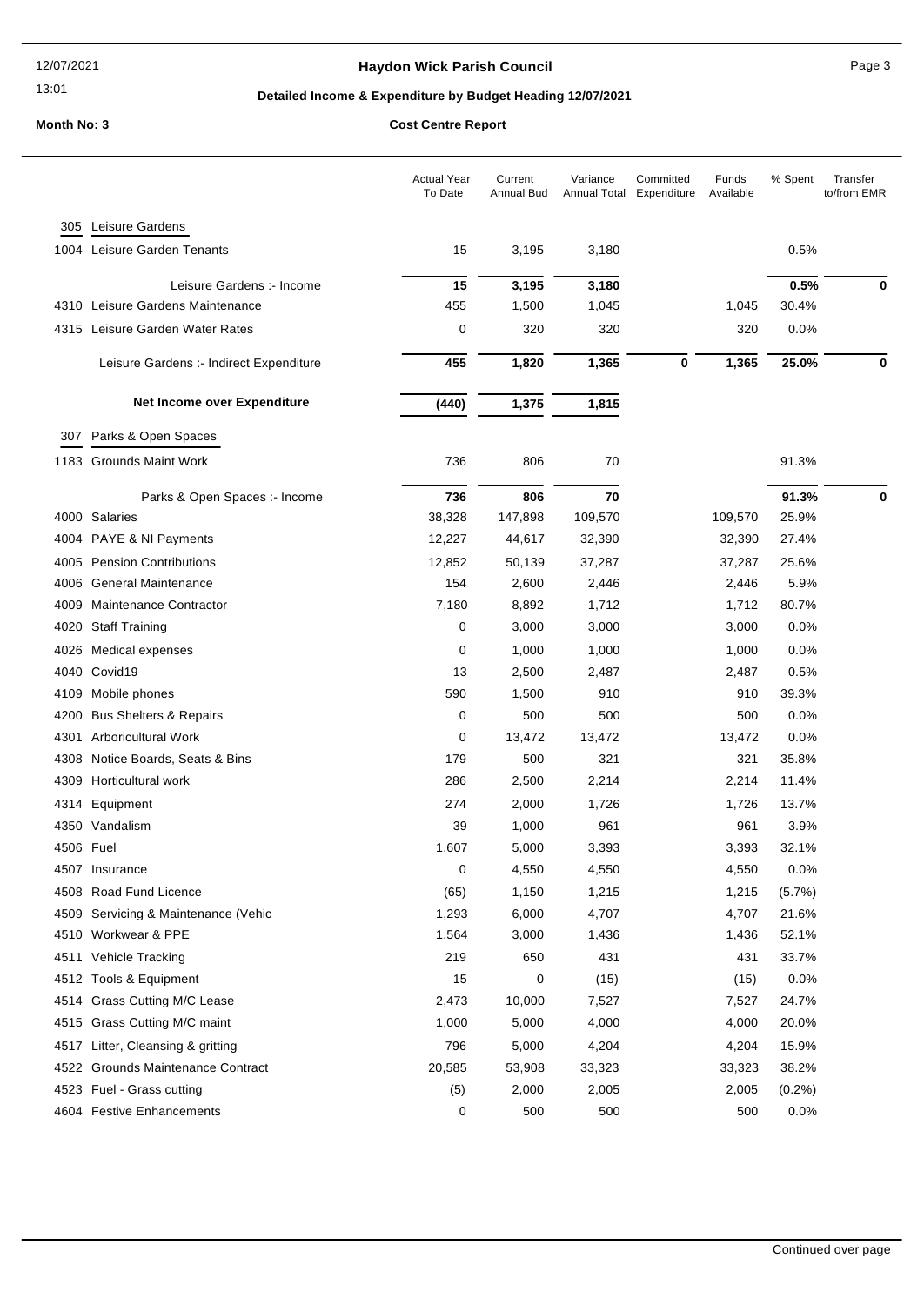12/07/2021

13:01

# **Haydon Wick Parish Council Council** Page 4

# **Detailed Income & Expenditure by Budget Heading 12/07/2021**

|      |                                                      | <b>Actual Year</b><br>To Date | Current<br><b>Annual Bud</b> | Variance<br>Annual Total | Committed<br>Expenditure | Funds<br>Available | % Spent | Transfer<br>to/from EMR |
|------|------------------------------------------------------|-------------------------------|------------------------------|--------------------------|--------------------------|--------------------|---------|-------------------------|
|      | 4615 New Machinery                                   | 0                             | 12,205                       | 12,205                   |                          | 12,205             | 0.0%    |                         |
|      | Parks & Open Spaces :- Indirect Expenditure          | 101,602                       | 391,081                      | 289,479                  | 0                        | 289,479            | 26.0%   | 0                       |
|      | Net Income over Expenditure                          | (100, 866)                    | (390, 275)                   | (289, 409)               |                          |                    |         |                         |
| 401  | Newsletter                                           |                               |                              |                          |                          |                    |         |                         |
|      | 1001 Newsletter Advertising                          | 366                           | 1,250                        | 884                      |                          |                    | 29.3%   |                         |
|      | Newsletter :- Income                                 | 366                           | 1,250                        | 884                      |                          |                    | 29.3%   | 0                       |
|      | 4400 Newsletter Printing                             | 2,794                         | 9,690                        | 6,896                    |                          | 6,896              | 28.8%   |                         |
| 4403 | <b>Newsletter Distribution</b>                       | 188                           | 2,500                        | 2,313                    |                          | 2,313              | 7.5%    |                         |
| 4404 | <b>Newsletter Artwork</b>                            | 518                           | 1,700                        | 1,182                    |                          | 1,182              | 30.5%   |                         |
|      | Newsletter :- Indirect Expenditure                   | 3,500                         | 13,890                       | 10,391                   | 0                        | 10,391             | 25.2%   | 0                       |
|      | Net Income over Expenditure                          | (3, 134)                      | (12, 640)                    | (9, 507)                 |                          |                    |         |                         |
|      | 402 Community Development                            |                               |                              |                          |                          |                    |         |                         |
|      | 1005 Community Development & Grant                   | 4,426                         | 7,000                        | 2,574                    |                          |                    | 63.2%   |                         |
|      | Community Development :- Income                      | 4,426                         | 7,000                        | 2,574                    |                          |                    | 63.2%   | 0                       |
|      | 4212 Christmas Activities                            | 0                             | 1,500                        | 1,500                    |                          | 1,500              | 0.0%    |                         |
| 4320 | Youth Engagement                                     | 102                           | 1,500                        | 1,398                    |                          | 1,398              | 6.8%    |                         |
|      | 4330 Dementia Cafe                                   | 0                             | 4,500                        | 4,500                    |                          | 4,500              | 0.0%    |                         |
| 4401 | Web Site & Social Media                              | 275                           | 2,450                        | 2,175                    |                          | 2,175              | 11.2%   |                         |
|      | 4402 Marketing & Events                              | 115                           | 4,966                        | 4,851                    |                          | 4,851              | 2.3%    |                         |
|      | 4412 Branding                                        | 0                             | 852                          | 852                      |                          | 852                | 0.0%    |                         |
|      | 4413 Consultation/Events                             | 0                             | 403                          | 403                      |                          | 403                | 0.0%    |                         |
|      | 4416 Competitions                                    | 78                            | 500                          | 422                      |                          | 422                | 15.6%   |                         |
|      | <b>Community Development :- Indirect Expenditure</b> | 570                           | 16,671                       | 16,101                   | 0                        | 16,101             | 3.4%    | 0                       |
|      | Net Income over Expenditure                          | 3,856                         | (9,671)                      | (13, 527)                |                          |                    |         |                         |
| 501  | <b>Community Transport</b>                           |                               |                              |                          |                          |                    |         |                         |
|      | 1002 Community Transport Fares                       | 0                             | 2,000                        | 2,000                    |                          |                    | 0.0%    |                         |
|      | 1003 Community Transport BSOG                        | 100                           | 250                          | 150                      |                          |                    | 39.9%   |                         |
|      | Community Transport :- Income                        | 100                           | 2,250                        | 2,150                    |                          |                    | 4.4%    | 0                       |
| 4500 | Bus Tax & Insurance                                  | 0                             | 1,450                        | 1,450                    |                          | 1,450              | 0.0%    |                         |
| 4501 | <b>Bus Fuel Costs</b>                                | 0                             | 800                          | 800                      |                          | 800                | 0.0%    |                         |
|      | 4502 Bus Servicing & Repairs                         | 0                             | 600                          | 600                      |                          | 600                | 0.0%    |                         |
|      | 4504 Bus Driver Training                             | 0                             | 820                          | 820                      |                          | 820                | 0.0%    |                         |
|      | 4505 Bus Admin/Misc                                  | 13                            | 75                           | 62                       |                          | 62                 | 17.2%   |                         |
|      | <b>Community Transport :- Indirect Expenditure</b>   | 13                            | 3,745                        | 3,732                    | 0                        | 3,732              | 0.3%    | 0                       |
|      | Net Income over Expenditure                          | 87                            | (1, 495)                     | (1, 582)                 |                          |                    |         |                         |